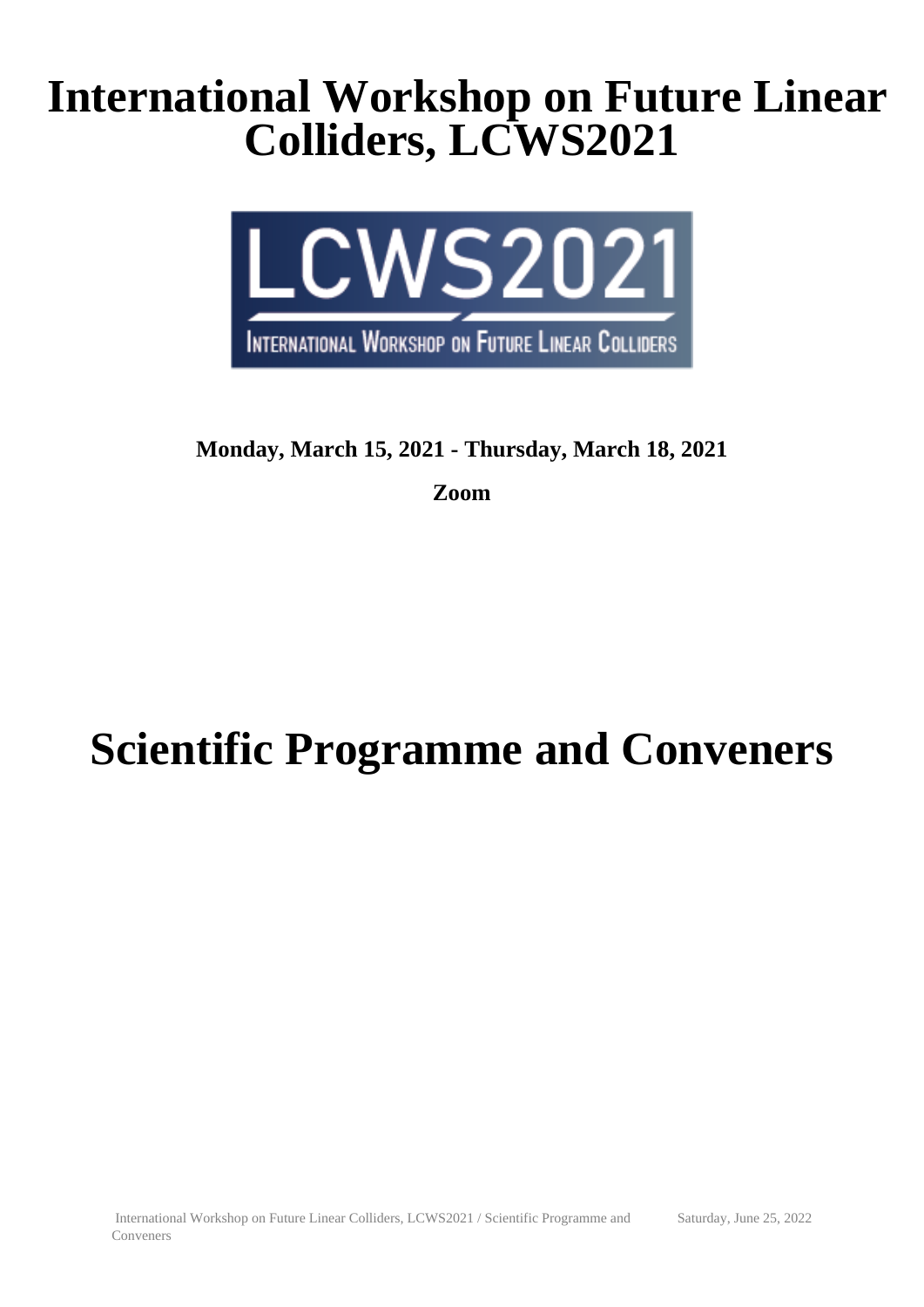There will be three groups of tracks at LCWS2021: Accelerators, Physics and Detectors, and Towards Expressions of Interest. The individual tracks, together with the names of conveners and their emails, are listed below. Accelerator Tracks

A1: Superconducting RF (SRF) Technology

Conveners (email): Yasuchika Yamamoto (KEK), Mattia Checchin (FNAL), Marc Wenskat (Hamburg/DESY), Enrico Cenni (CEA-Irfu) A2: Sources

Conveners (email): Masao Kuriki (Hiroshima), Steffen Doebert (CERN), Joe Grames (JLab), Gudrid Moortgat-Pick (Hamburg/DESY) A3: Damping Rings, BDS, ATF-3, Dumps:

Conveners (email): Toshiyuki Okugi (KEK), Nobuhiro Terunuma (KEK), Andrea Latina (CERN), Angeles Faus-Golfe (IJCLab) A4: Conventional Facilities and Siting (CFS)

Conveners (email): John Osborne (CERN), Nobuhiro Terunuma (KEK) A5: Advanced & Novel Accelerators (ANA)

Conveners (email): Philippe Piot (ANL/NIU) - organized by the ICFA/ANA panel Physics & Detector Tracks

Abstracts for the Physics & Detector Tracks will be collected using Indico's abstract submission system. PD1: Theoretical Developments

Conveners (email): Nathaniel Craig (UCSB), Roberto Franceschini (INFN/Rome III), Sven Heinemeyer (IFCA-Santander), Shigeki Matsumoto (Kavli IPMU), Jürgen Reuter (DESY) PD2: Global Interpretations

Conveners (email): Stefania Gori (UCSC), Christophe Grojean (DESY/Humboldt), Junping Tian (Tokyo), Dirk Zerwas (IJCLab) PD3: Physics Analyses

Conveners (email): Akimasa Ishikawa (KEK), Roman Pöschl (IJCLab), Chris Potter (Oregon), Filip Żarnecki (Warsaw) PD4: Software & Detector Performance

Conveners (email): Frank Gaede (DESY), Adrian Irles (IFIC-Valencia), Daniel Jeans (DESY), Manqi Ruan (IHEP), André Sailer (CERN), Jan Strube (Oregon/PNNL), Graham Wilson (Kansas) PD5: Tracking Detectors

Conveners (email): Alain Bellerive (Carleton), Dominik Dannheim (CERN), Shinya Narita (Iwate), Marcel Stanitzki (DESY), Ivan Vila (IFCA-Santander)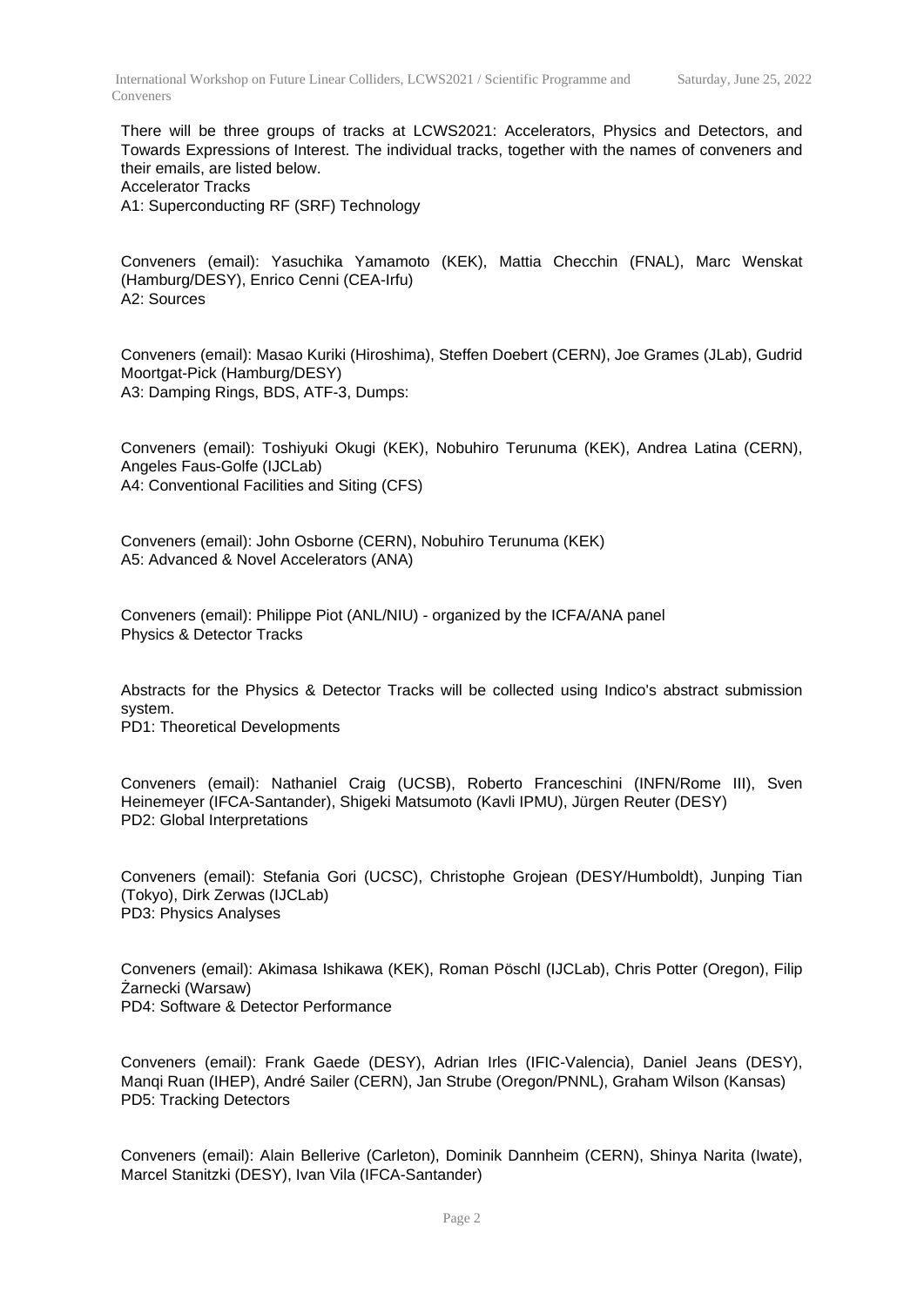#### PD6: Calorimeters

Conveners (email): Ivanka Božović-Jelisavčić (VINCA-Belgrade), Katja Krüger (DESY), David Miller (Chicago), Taikan Suehara (Kyushu) PD7: MDI

Conveners (email): Karsten Büßer (DESY), Phil Burrows (Oxford), Tom Markiewicz (SLAC), Yasuhiro Sugimoto (KEK) New Research and Opportunities Track N1: Dark Sector, Fixed-Target and Beam Dump Experiments

Conveners (email): Benno List (DESY), Michael Peskin (SLAC), Matthew Wing (UCL) N2: New Technologies & Ideas for Collider Detectors

Conveners (email): Sarah Eno (Maryland), Philipp Roloff (CERN), Frank Simon (MPP) N3: Beams for Accelerator and Detector R&D and Irradiation

Conveners (email): Mark J. Hogan (SLAC), Yoshihisa Iwashita (Kyoto), Benno List (DESY), Steinar Stapnes (CERN) Industry Track I1: Industry Session

Conveners (email): Nuria Catalán Lasheras (CERN), Juan Fuster (IFIC-Valencia), Jie Gao (IHEP), Hugh Montgomery (JLab), Tohru Takahashi (Hiroshima), Maxim Titov (CEA-Irfu), Marc Winter (IJCLab) Information for track conveners

The Physics & Detectors Tracks will use Indico to collect abstracts. If you're logged in, the list below shows the links to the abstract review page. Contact the organizers if you are a convener and do not have access to the relevant abstract review page.

## **Physics and Detectors Tracks**

#### **PD1: Theoretical Developments**

Calculation, Model Building, Event Generators

#### **PD2: Global Interpretations**

EFT, Global Fits, etc.

#### **PD3: Physics Analyses**

Physics-oriented analyses of individual channels